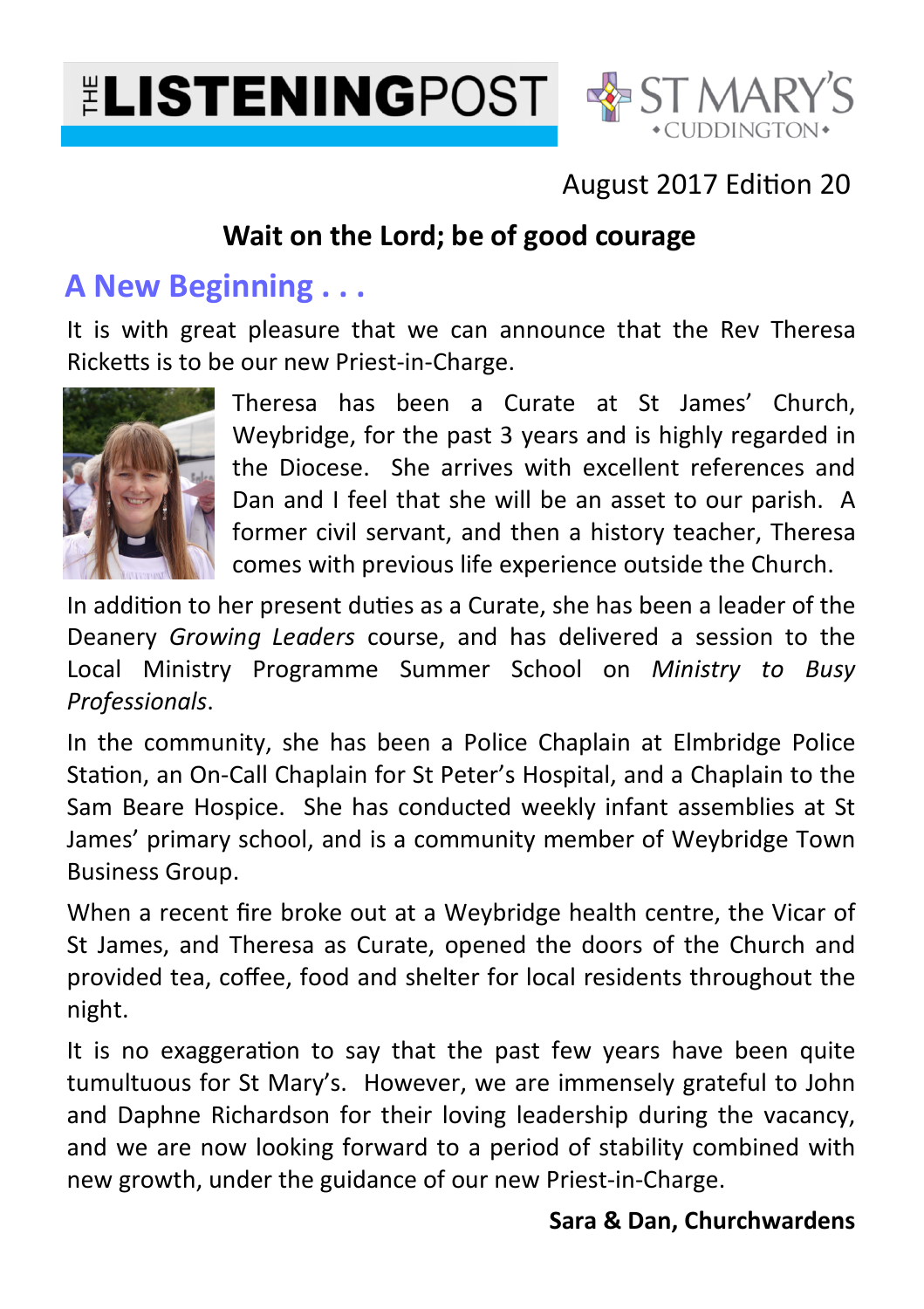### **Commemorating Cuddington's VC**

The young men named on the war memorial in St Mary's include one officer who was awarded the VC for his courage in the action in which he was killed, near Loos in northern France. on 28<sup>th</sup> June 1917. S/Lt Frank Bernard Wearne, of the Essex Regiment, was one of the sons of Frank and Ada Wearne, who lived in Royal Avenue, at Manor Lodge, where Royal Close now stands. His brother Captain Keith Morris Wearne had been killed only a few weeks earlier, on  $21<sup>st</sup>$  Mav.

There is a nationwide programme for commemorating the centenaries of First World War VCs by installing plaques near their

birthplaces. S/Lt Wearne was born in London W14, in the then Borough of Fulham, so his plaque was unveiled on  $28<sup>th</sup>$  June this year in front of the Fulham Borough war memorial. Those present included representatives of the Royal British Legion and the Royal Anglian Regiment into which the Essex Regiment was incorporated, and several members of the St Mary's congregation.

Frank Bernard Wearne was also commemorated in St Mary's on Sunday  $2^{nd}$  July this year, when a Bible given to the church by Mr and Mrs Wearne was used for the readings.

#### **David Rymill**



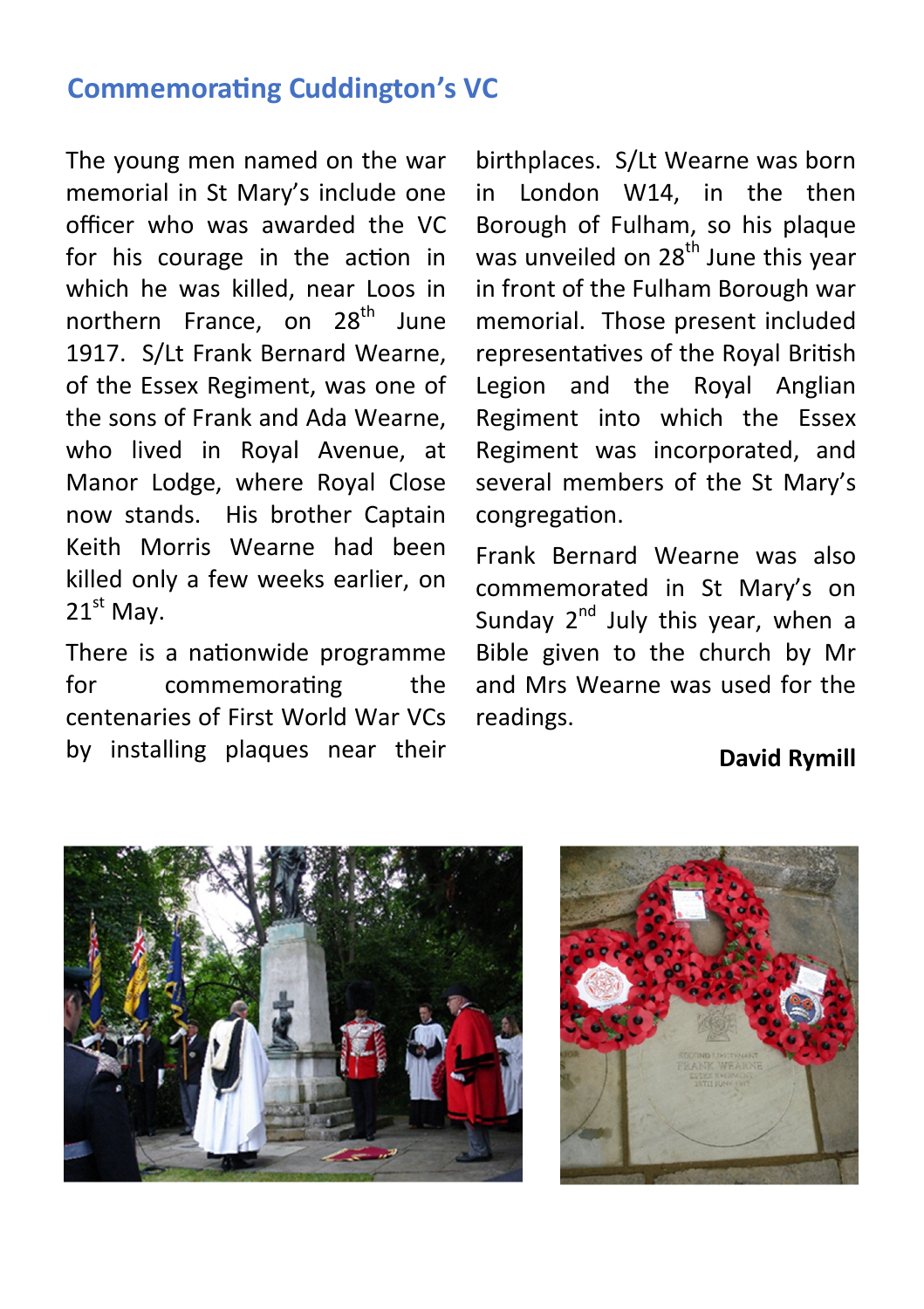# **Gift Dav**

The PCC has decided to go ahead with a Gift Day on Sunday 17th September.

As a parish that practises Christian Stewardship we would reckon to meet our regular costs through Planned Giving and so the Gift Day is for a particular one-off purpose.

This Gift Day is to assist with the costs of our current vacancy, which include the fees of visiting clergy, the cost of advertising the vacancy and vicarage redecoration costs.

### **What does the word holiday mean to you?**

The word holiday comes from the old English word haligdaeg (halig 'holy' + daeg 'day'). This word originally only referred to special religious days but in modern use it means any special day of rest or relaxation, away from normal days at work or school.

In medieval times you were given time off from work to go to church and celebrate with the community. The greatest holidays were Christmas and Easter but there were many other holy days, sometimes connected with your employment. Carpenters did not work on the feast of St Joseph and (allegedly) women had a day off on the feast of St Anne.

The ancient holy pattern of work and rest was swept away by the reformation. when the most extreme Protestants, the Puritans,

banned all holidays, including Christmas, ignoring the fact that our Lord kept the Jewish feasts.

When I was a child the calendar in our kitchen had the dates of the main religious holidays, and bank holidays, coloured red. The roots of this practice are thought to date back to the Roman republic (509- 27 BC) from which a calendar has been found on which important days are marked in red.

In England the term red letter days is a reminder that in the First Book of Common Prayer, 1549, festivals such as Christmas and Epiphany, and important Saints' Days, were marked in red. This practice, which followed the traditional practice of medieval Books of Hours, continued in the 1662 Book of Common Prayer.

#### **Linda Charlton**